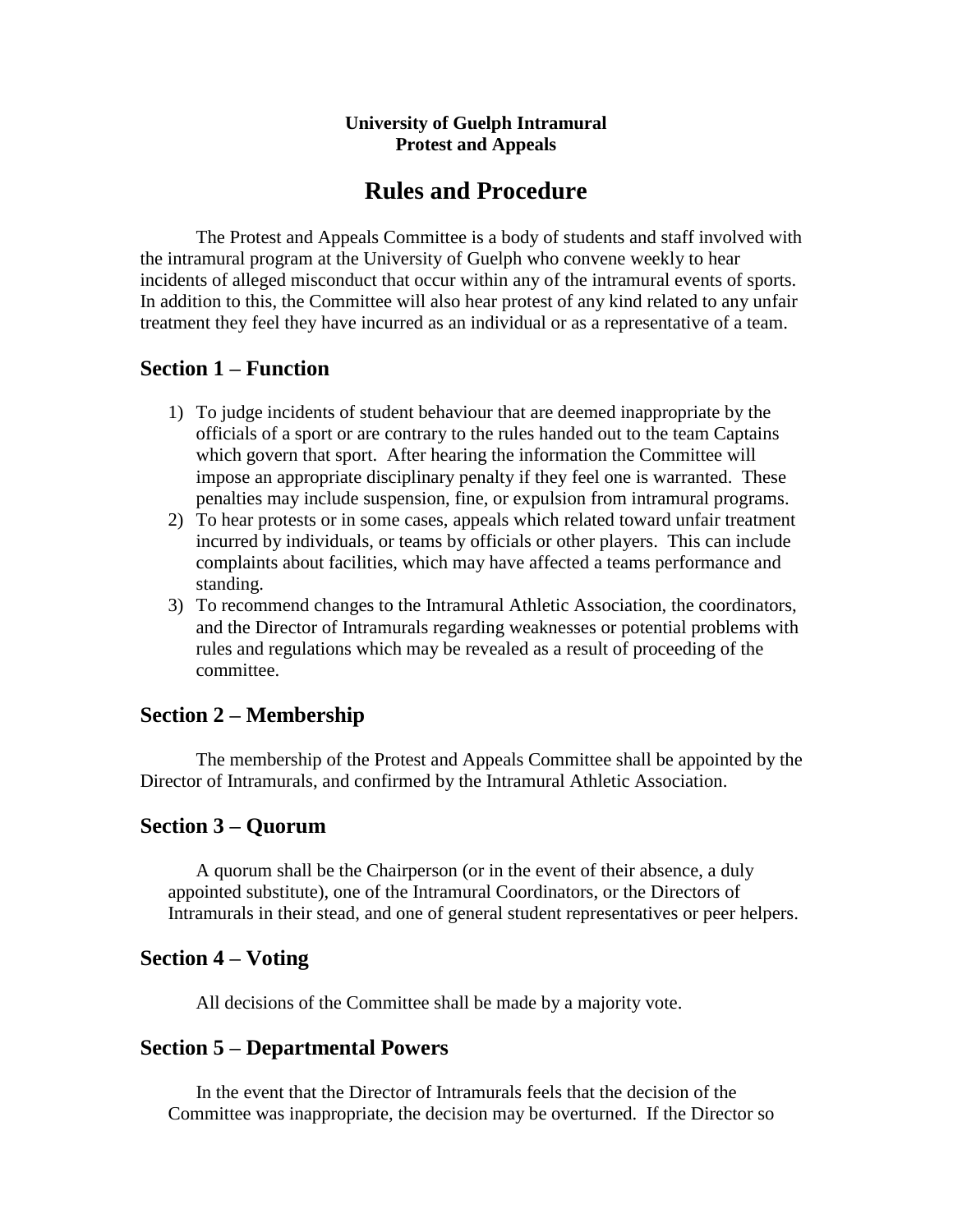deems, the Committee may be asked to reconvene and amend the decision, or the Director may impose a penalty at their discretion.

#### **Section 6 – Student Responsibilities**

Students who have been accused of misconduct have a responsibility to appear before the Committee. The accused player will not be able to play on any intramural teams in any sport until they have appeared before the committee.

### **Section 7 – Rights for Appeal**

Any student has the right to appeal a decision made by the Committee, but must notify the Committee of the decision to appeal **within two weeks** of the initial hearing. If they are not satisfied with the second hearing, they may contact the Director of Intramurals. In the event that the Director supports the decision of the Committee, but the student is still dissatisfied, the student will be referred to the University Judicial Committee.

#### **Section 8 – Suspension Guildline**

#### **GENERAL CLASSIFICATION GUIDELINES**

**[Class 1](http://campusrec.uwo.ca/intramurals/suspension_guidelines.htm#Class1)** - Relatively minor, however it should be addressed and will warrant some

disciplinary action or probation

**[Class 2](http://campusrec.uwo.ca/intramurals/suspension_guidelines.htm#Class2)** - Inappropriate and warrants disciplinary action limited to the immediate activity

**[Class 3](http://campusrec.uwo.ca/intramurals/suspension_guidelines.htm#Class3)** - More serious incident with longer lasting consequences limited to the

immediate activity

**[Class 4](http://campusrec.uwo.ca/intramurals/suspension_guidelines.htm#Class4)** - Very serious; warrants major consequences regarding participation in other Intramural activities

**[Class 5](http://campusrec.uwo.ca/intramurals/suspension_guidelines.htm#Class5)** - Extreme; actions should result in anIntramural program-wide ban as well as be referred to other University of Guelph disciplinary systems.

#### **CLASS 1 (minimum 1 game suspension)**

Including, but not limited to:

- Excessive arguing with officials, building supervisor, or Fitness and Recreation staff
- Unsportsmanlike/disruptive conduct
- 2 yellow cards or a red card in one game for outdoor/indoor soccer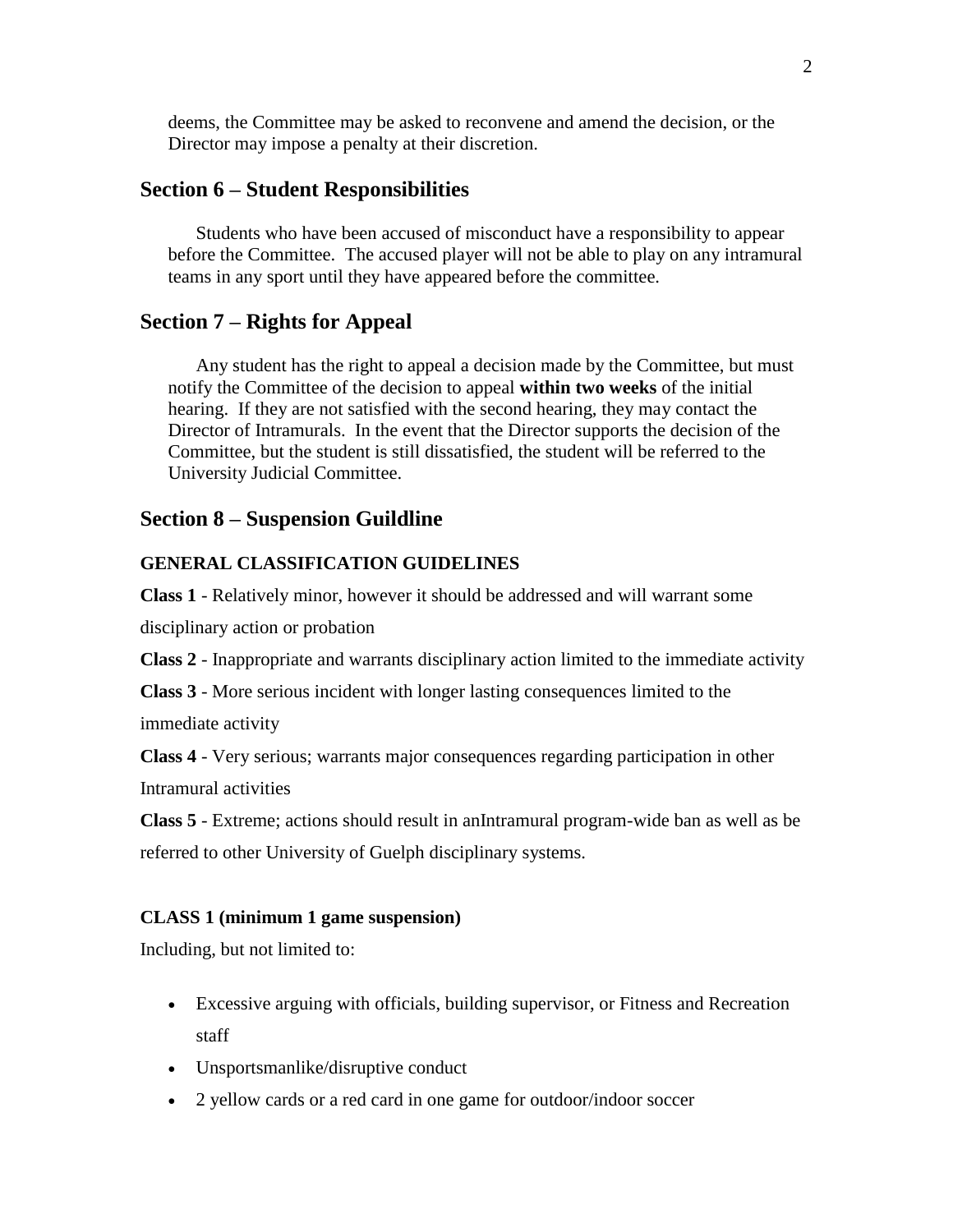• 2 technical fouls in one basketball game

#### **CLASS 2 (minimum 2 game suspension)**

Including, but not limited to:

- Excessive arguing (aggressive behaviour, profanity, intimidation) with officials, building supervisor, or Fitness and Recreation staff
- Any single punch thrown (includes a player fine)
- Verbal abuse directed at official, building supervisor, Fitness and Recreation staff, or another Fitness and Recreation participant
- Use of racial or sexual degrading language
- Leaving the bench sideline with the purpose of getting involved in an altercation
- Spectators getting involved in an physical altercation (with each other)
- Participant getting involved in an non-physical altercation with a spectator
- Major penalties for checking from behind (ball hockey and ice hockey)

### **CLASS 3 (minimum 6 game suspension)**

Including, but not limited to:

- Multiple punches thrown (includes a player fine)
- Intentional striking to the head of a participant with ball or other object
- Spectators getting involved in an physical altercation w/ participants or an official
- Illegal participant playing for a team without being on the roster (team penalties may apply)
- Squirting a water bottle at an official, building supervisor, or Campus Recreation staff
- Violating a probationary measure
- Fraudulent act i.e. Intentional misrepresentation
- Travesty to the game
- Incident instigator
- Open alcohol or drug use at an event by a spectator (team penalties may apply)